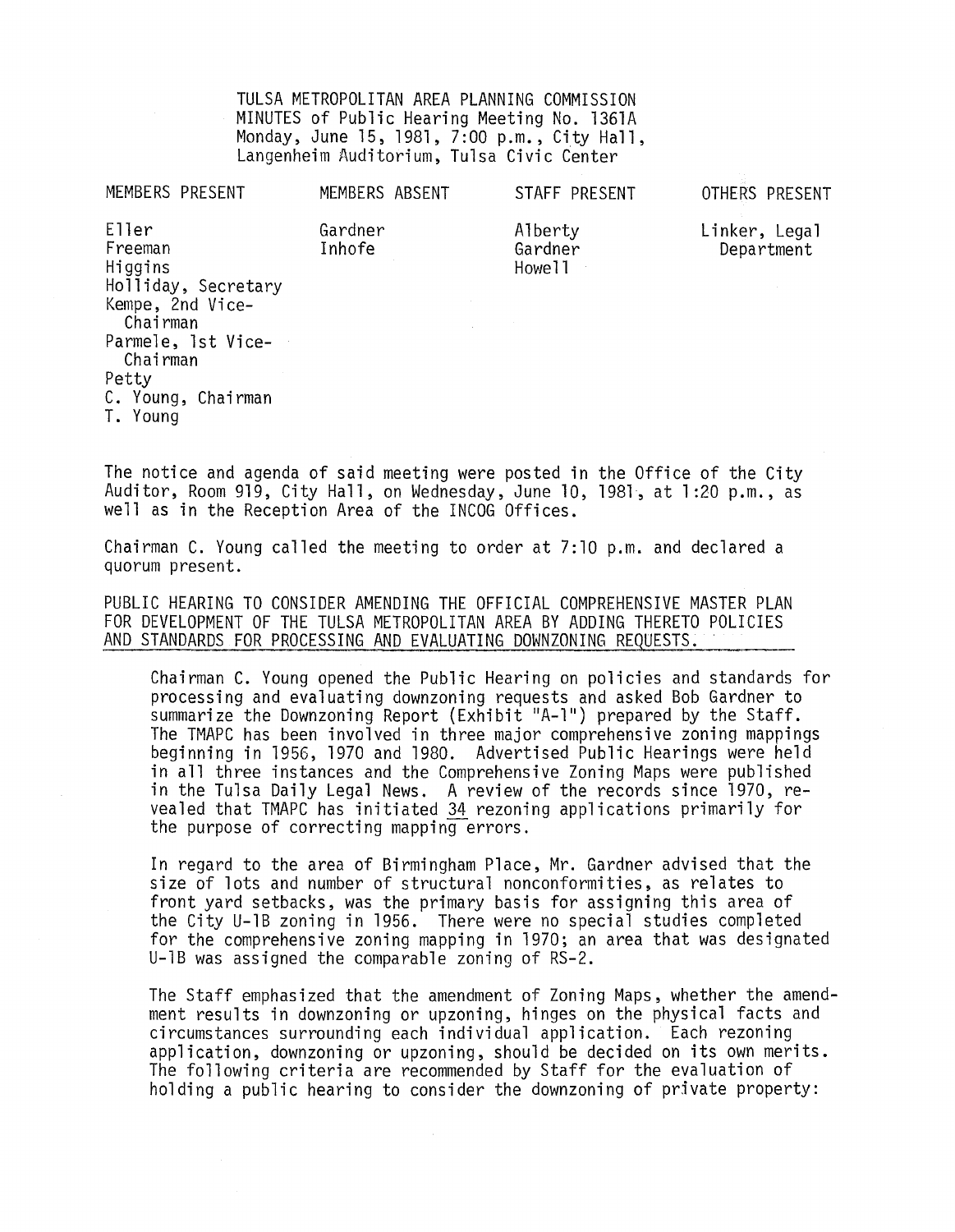- 1. Comprehensive Plan Designation,<br>2. Development Guidelines,<br>3. Surrounding Physical Facts (inc
- 
- Surrounding Physical Facts (including, but not limited to):
	- (a) Existing Zoning (when zoned);<br>(b) existing land use (type and i
	- (b) existing land use (type and intensity or density);<br>(c) existing Bulk and Area Requirements (Zoning Code):
	- (c) existing Bulk and Area Requirements (Zoning Code);<br>(d) drainage Characteristics:
	- (d) drainage Characteristics;<br>(e) topography; and
	- (e) topography; and<br>(f) size of area.
	- size of area.
- 4. Indication of Support or Opposition to (both in numbers and in area).
- 5. Demonstrate that there is a Legitimate Community Purpose to be served.

Mr. Gardner noted that the Staff had legitimate concerns as to who will supply legal notice (names and addresses of all property owners within 300 feet of the property to be zoned, as well as all properties within area to be zoned) to be used in such hearings.

Commissioner T. Young questioned who would alert the Staff to the possibility that there might be a problem with the zoning in a particular area. Mr. Gardner advised that a petition would be presented either to the TMAPC or to the City Commission.

Commissioner Petty, noting that Section 1730.2 of the Zoning Code gives<br>the Planning Commission authority to, upon its own motion, initiate upzoning as well as downzoning, asked if the Public Hearing would then include discussion of development of criteria for upzoning as well as downzoning. Mr. Gardner stated he felt it would work both ways.

Commissioner T. Young stated that he was of the opinion that the issue to be discussed was rezoning on the motion of the Planning Commission, with or without, the permission of the property owner.

Tom Baines, Vice President of Community Development for the Metropolitan Tulsa Chamber of Commerce, 616 South Boston Avenue, advised that members considered the issue of downzoning sufficiently important to the community that a special session of the joint task force on orderly development within the Chamber was called in order to make a recommendation to the Board of the Chamber for a possible development of a policy statement to the TMAPC. Mr. Baines presented a statement from the Chamber Board (Exhibit "A-2") which advised that the Metropolitan Tulsa Chamber of Commerce believes that the existing process for application and hearing for the reclassification of land is sufficient. The present policies, in existence since 1970, should be continued. The Comprehensive Planning Process, together with the existing procedure for public hearing and subsequent zoning provides adequate safeguards for both public and private interests.

Those instances historically recognized for the initiation of rezoning:

- a) Corrections to the zoning map,
- b) area restrictions for the public interest, and
- c) reclassification of public lands,

6.15.81 :1361A(2)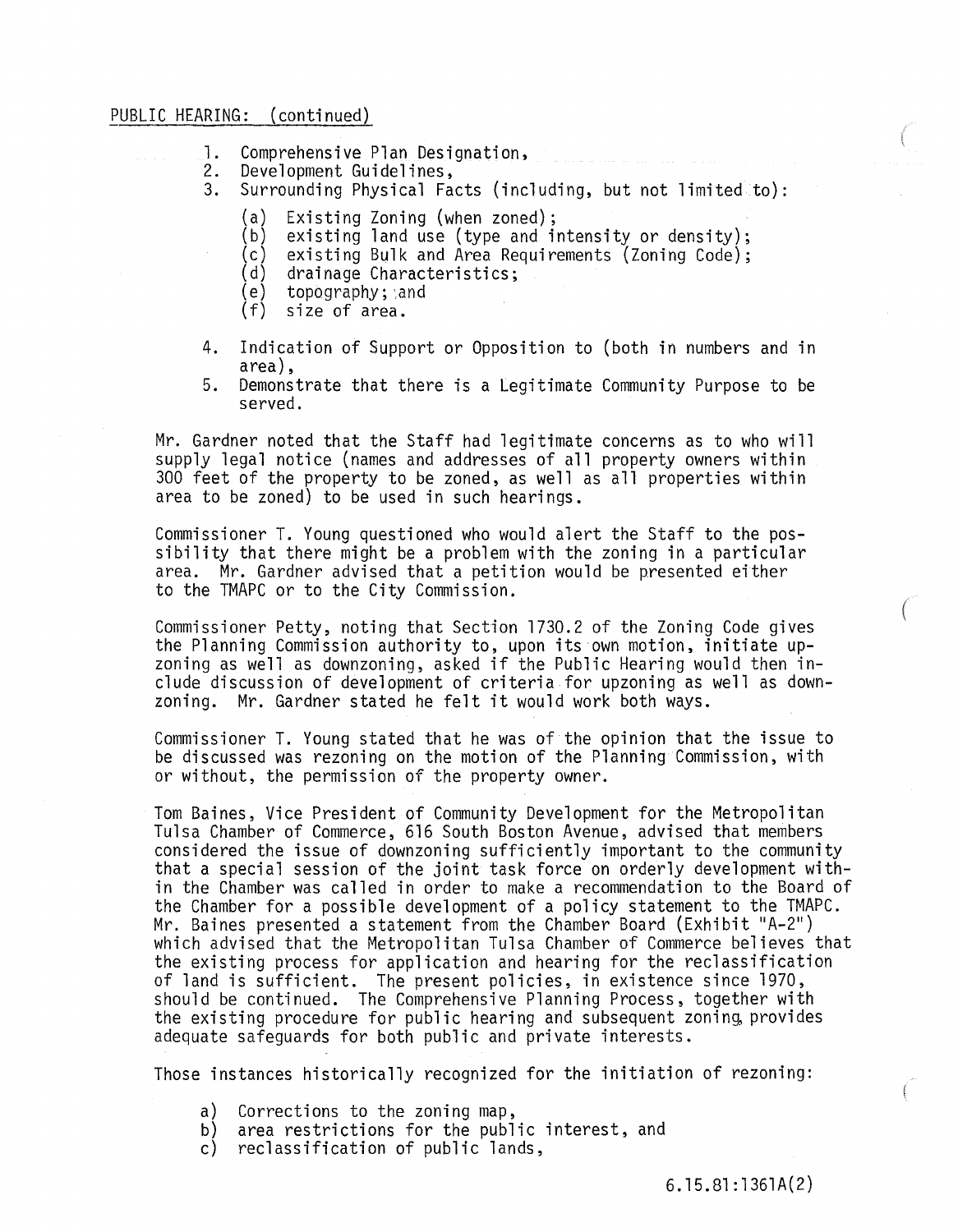and a public hearing was held. In 1964 an application was filed by N. D. Alexander, Jr., and others requesting that the area be downzoned from a U-1C to U-1B. Part of the reason.for that application was the fact that there had been some duplexes developed on a cul-de-sac at Birmingham Avenue, north side of 22nd Street. There were three interested parties at that hearing; an attorney representing two property owners who did not wish to have their property zoned U-1B, and a property owner who did not want to be a part of the petition and have her property rezoned. In the past the Planning Commission as a matter of routine, as has the City, dropped out the property where the owner did not want it zoned.

Commissioner T. Young noted that there was a new Zoning Code adopted with zoning district classifications in 1956 and it could be assumed that the intersection at 21st and Lewis included these higher zoning categories which, when discovered by some of the people in the area, was called to the attention of the Planning Commission.

Robert G. Walker, 3855 South Birmingham Place, a resident in the area of 31st-41st, Harvard to Lewis, advised that the homeowners in that area are seeking a correction of zoning in an area which has been miszoned. He proposed that a policy be set up which would allow the TMAPC and the City Commission to administer what amounts to a wholesale rezoning effort. This procedure should be accomplished without burdensome work which would come to the TMAPC Staff, but still leave the opportunity to correct unrecognized errors that might come before the group. There should be hearings in which all existing landowners can be heard and landowners that have objections to the zoning change should be given individual consideration based on the merits of the area and the merits of their own situation. Mr. Walker pointed out that 700 of the approximately 900 property owners in the area have signed the petition requesting that their property be up-<br>graded to an RS-1 designation. The remaining 200 residents are those who have not been at home or have not been approached.

Commissioner Petty advised Mr. Walker that his neighborhood was a very beautiful area and he appreciated the reason he was there and the Commission was ready to rezone all of that property; however, he did not want to be in the position of rezoning everyone in that square mile in a blanket application.

Mr. Walker noted that very few people really understand that they are living in an RS-l community classified as RS-2. The residents have a problem understanding the mechanics of acquiring a zoning change.

Commissioner Petty stated that an individual or as property owners altogether have the right to come to the Commission and have their property rezoned. The Commissioner stated he was trying to prevent government from getting power and he expressed concern that the Commission was getting too much power.

Noting that part of the problem might be a misunderstanding, Mr. Walker advised that the homeowner's initial concept was to try to gather information to provide to the TMAPC seeking guidance or direction on how to have this rezoning accomplished.

Commissioner T. Young questioned whose initiative it should be to cause a public hearing to occur when residents want to call attention to a nossible error that has occurred in zoning.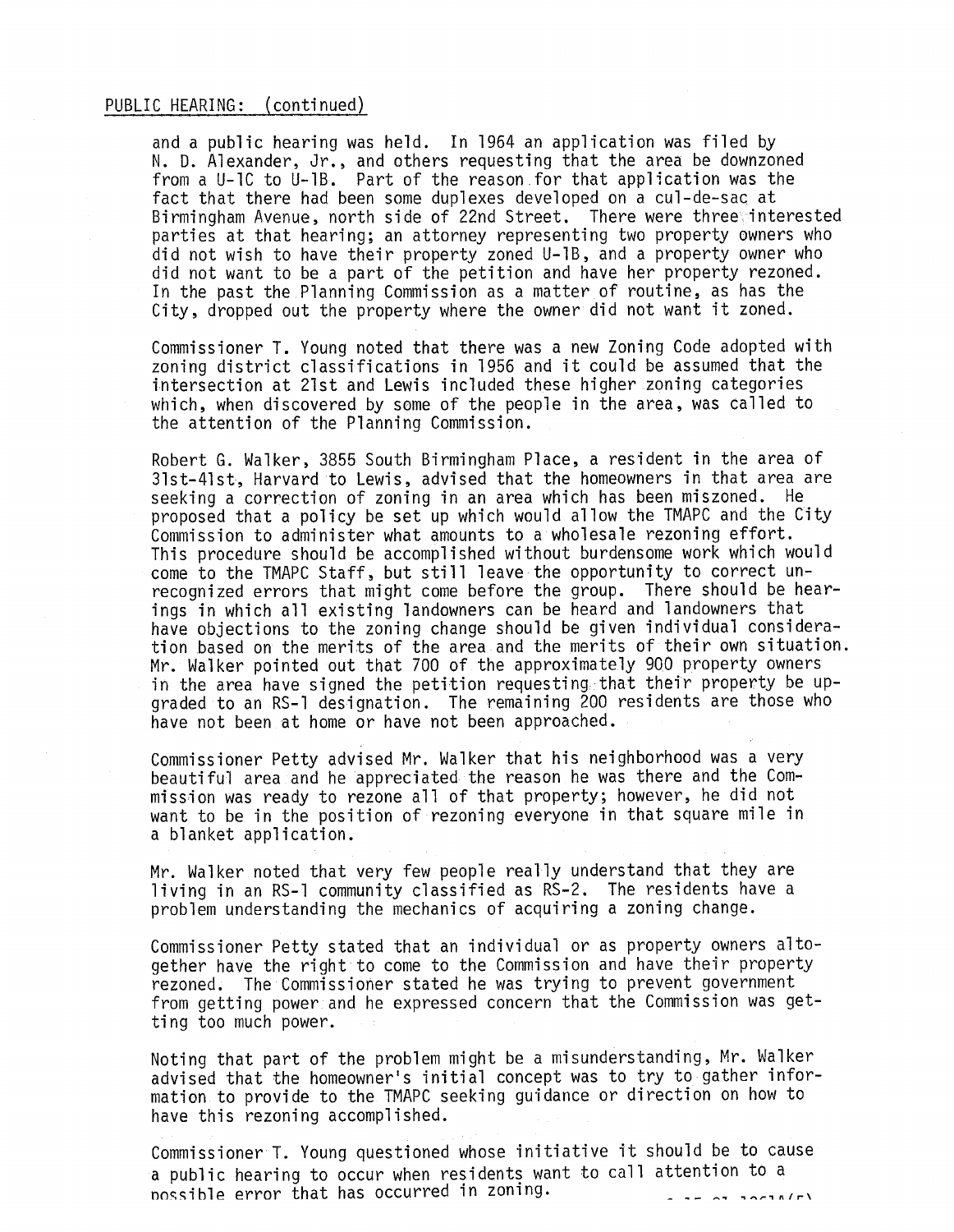Caroline Denny, 7344 East Newton Street, Chairman of District 16, advised that the Steering Committee had voted against the amendment for down-<br>grading through the Comprehensive Plan because it could be accomplished without the property owner's consent. It was the Committee's opinion that anything concerning rezoning should be instigated with the property owners themselves.

George Creekmire, 2706 East 39th Place, advised that as a homeowner in the Lewis and Harvard Avenue area RS-1 and RS-2 zoning had very little meaning to him at all. He surveyed the neighborhood, liked what he saw and purchased his property. A few months ago a plan was presented that would put 11 units on an adjacent property **--** this was objectionable to Dr. Creekmiire. Some of the neighbors decided to look into this matter and found that most of the homes in this area were qualified for an RS-1 designation. Dr. Creekmire stated that he has a very nice stable neighborhood and would like to continue to keep it in this character.

Ken McGranahan, 3823 South Birmingham Place, purchased his home in 1972, is very proud of the neighborhood and enjoys living there. He stated that he wanted the neighborhood to maintain the same character as it has had the past nine years. In that event that there has been an error in zoning designation, Mr. McGranahan asked that the error be corrected.

Roy Johnsen, 324 Main Mall, admonished the Commission that their basic charge from the City Commission was to discuss the subject matter of downzoning generally. It was Mr. Johnsen's opinion that, although there are ( some semantic complexities of upzoning or downzoning considerations, the basic issue before the Commission is the question of downzoning which is to impose greater restrictions than presently exist and to impose them at the insistence of persons who do not own the subject property. He felt it was appropriate for the Commission to say, "it is our policy on downzoning, which is to add restrictions, that we are not going to undertake it as a general matter" -- "it is an extraordinary remedy." Referring to the criteria, as recommended by the Staff, Mr. Johnsen felt that two of these which are quite important are the Comprehensive Plan Designation and the Development Guidelines. He noted that it would be appropriate for the TMAPC to adopt a policy that, if the present zoning of the property in question is in conformity with the Comprehensive Plan Designation and the Development Guidelines, a public hearing will not be held. To depart from that policy in an instance would require a very strong showing that there was a legitimate community interest to be served -- not just a neighborhood interest.

Indication of support or opposition to, as listed in the recommended Staff criteria, was viewed as a hazard by Mr. Johnsen. He noted that the hazard of imposing this type of standard is that it becomes a "numbers game," and this should not be the issue. This is public regulation of private property and is a question of what is directly related to the public interest and what meets the standards and guidelines. Numbers should not be considered in the proposed policy.

What generates the request? Mr. Johnsen was of the opinion that the Commission should include within their policy that if there is a pending development, zoning application, Board of Adjustment application, PUD, Subdivision, or whatever the pending development is, that downzoning should not be entertained until the hearing on that particular application has been considered. He noted that over a period of years, a very orderly process

 $C$  if  $O1.120116$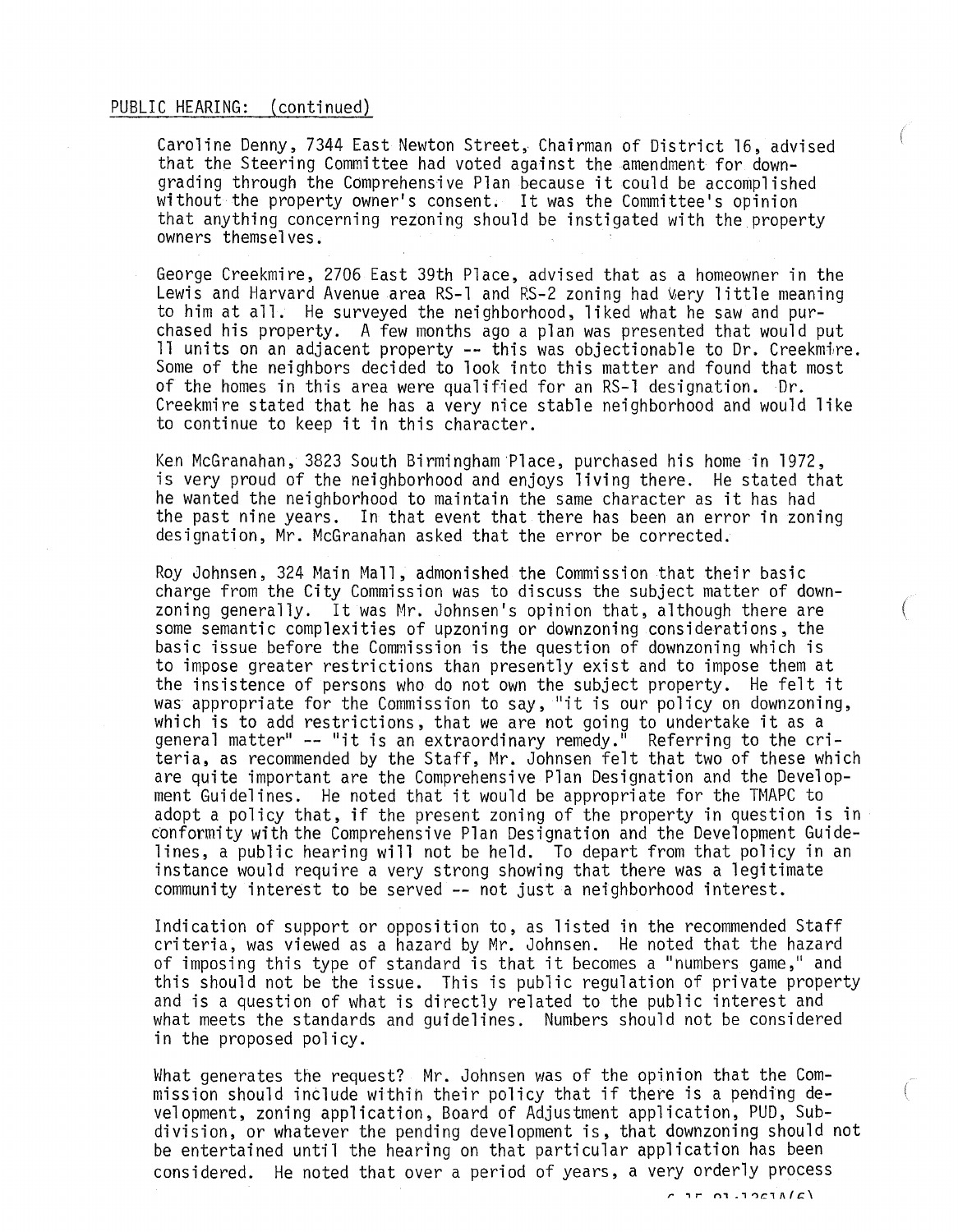provide an adequate basis for a case-by-case consideration of reclassification requests whenever they occur.

Mr. Baines advised that the Chamber recommends that no new policies, with regard to reclassification, are presently warranted.

Suzette Birch, 2687 South Utica Avenue, Secretary of the District 6 Steering Committee, advised that the Committee had discussed the subject of downzoning and many suggestions and comments were made. The Steering Committee plans to have a policy statement available for the City Commission hearing. The procedures and policies for rezoning are already set forth in the Zoning Code; however, there are certain instances when downzoning should be considered; i.e., when a mapping error or other miszoning is alleged, when the physical facts support it, when a property is developed to a lesser intensity than the underlying zoning permits (if the development has not matched the zoning within a 5-year time period it should be rezoned to the zoning classification that most closely corresponds with the actual development on the property and when a property has been zoned but remains undeveloped for a certain period of time--5 years) the property should revert to its original zoning.

The Committee agreed that infill can be beneficial in light of soaring property, development and transportation costs. Ms. Birch, noting that it is important to distinguish between infill and redevelopment, pointed out that infill means development of raw land that was passed over in the development of the City; redevelopment is raising something and then doing it over again. Neither term implies that a heavier density or intensity is necessary. Two points which must be considered when addressing infill or redevelopment are: 1) If the infill or redevelopment is compatible with the existing neighborhood; and 2) to not overburden the existing infrastructure. Reiterating a statement made at the previous hearing, Ms. Birch noted that a neighborhood should never enhance a development, a development should enhance a neighborhood. The neighborhoods in Tulsa are too valuable to risk losing their chacter through unfortunate redevelopment or infill. Speaking to a suggestion which was made at the previous public hearing, Ms. Birch stated, "it would be a grevious error to recommend that the Commission never consider downzoning." Mapping and other errors are made and to not allow the citizens of Tulsa redress through a legislative procedure would be a very serious mistake. Each case should be considered and decided on its own merits.

Commissioner Freeman asked if Ms. Birch would agree to a party unknown to her rezoning her personal property. If so, should there be limits on it and what should those limits be. Ms. Birch advised that no party unknown could rezone her property without her knowledge and if it could be done in a way that is not arbitrary, capricious or unreasonable and would hold up in court she could not object.

Commissioner Petty questioned if Ms. Birch would feel that her rights had been violated in the event that her property was rezoned without legal notice or her knowledge of the change. Ms. Birch stated that in every case, whether downzoning or upzoning, the Commission would need to consider due process which includes proper notification and public hearing.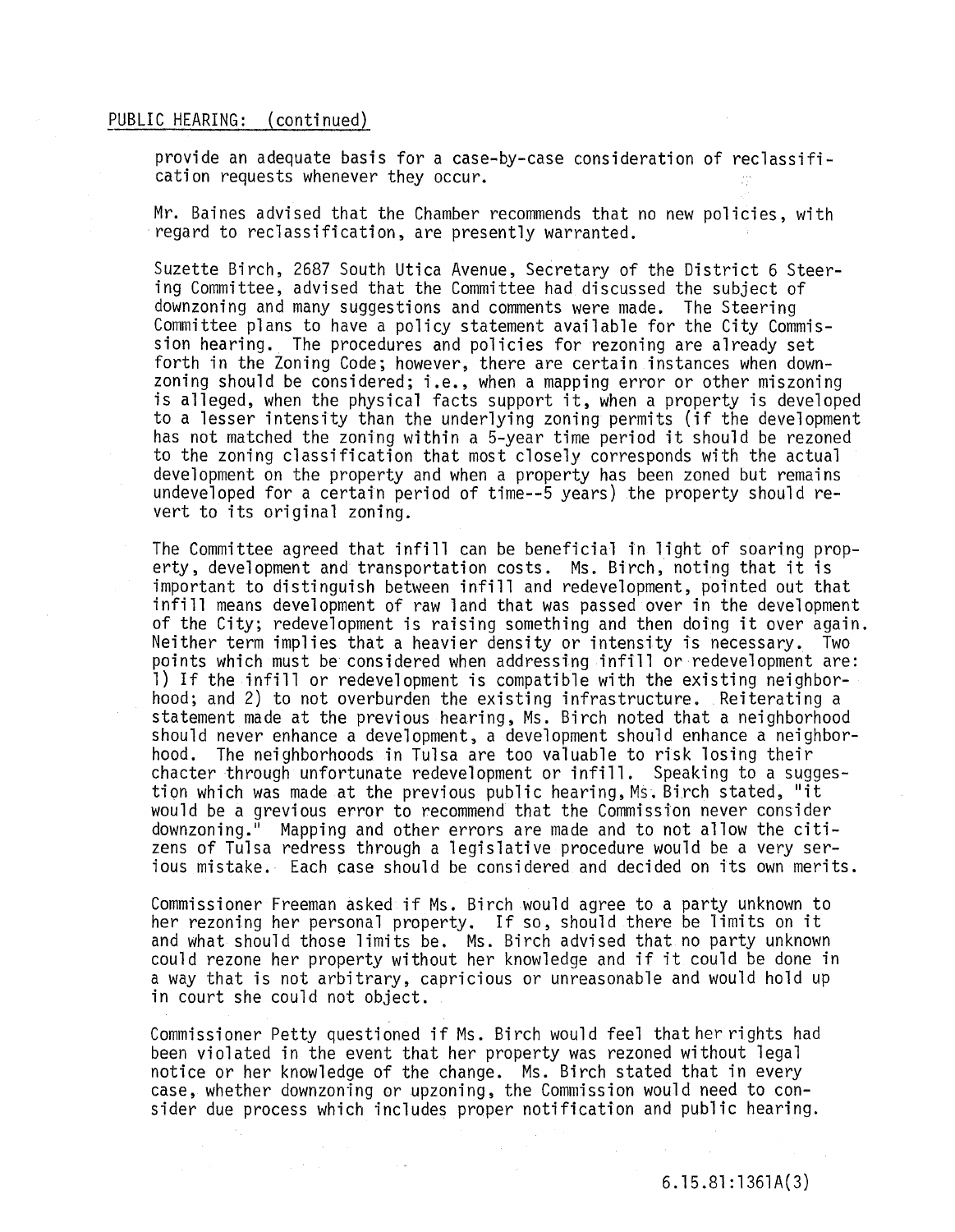Commissioner T. Young asked Ms. Birch if, in the protection question, a public hearing on a zoning change, not initiated by the property owner, should itself not be held until all opportunities to contact the property owner have been exhausted and perhaps a criteria established which would cause the hearing to be delayed somewhat from the normal course of the calling of public hearings. Ms. Birch advised that this might be an interesting possibility.

Commissioner Higgins expressed concern that even though notices are mailed and public hearings are held there are still people who say they were not informed about the rezoning of property. She pointed out that the Commission must be very careful in the development of criteria for downzoning so no property owner's rights are taken away from them without their knowledge of the action.

Ms. Birch was of the opinion that Commissioner Higgins was making the assumption that a person has the inherent right to do anything he wishes with his property **--** that is not true.

Commissioner Higgins stated that she was not making that assumption **--** a property owner can do anything he wishes with his property as long as it does not harm anyone else.

Ms. Birch advised that she did not know of any of the criteria which have been proposed so far that would take away the property owner's rights.

Coy Montgomery, 3164 East 33rd Street, stated that he grew up in Tulsa and has watched areas which have been etched away by poor zoning practices and did not want to see his neighborhood eroded away. The City of Tulsa has been voted the most beautiful city **--** it has taken blood, sweat and tears to accomplish this feat. He noted that downzoning would increase restrictions on development and that is exactly what he would like. Speaking of the neighborhood in which he resides, 31st-41st and Harvard to Lewis, Mr. Montgomery noted that many of the residents are the original homeowners. Stability is the cornerstone for the City of Tulsa and Mr. Montgomery urged the Commission to add their cornerstone to this stability and downzone the entire square mile of his neighborhood from RS-2 to RS-l.

Robert B. Paddock, 4143 East 31st Street, presented a copy of the TMAPC Special Study of December 1962, (Exhibit "A-3") which the Commission had requested at the June 3,1981, public hearing. He noted that the final page ,of the Study deals with "Zoning Case Histories within the Area." Under item 5, it is stated that, after a public hearing, the study area "dezoned" several properties in the vicinity of 21st Street and South· Lewis Avenue. These dezonings were, in fact, instances of "downzoning" initiated by the TMAPC and approved by the City Commission on May 24, 1957. Mr. Paddock noted that these situations occurred prior to July 1, 1970. He stated he did not know if this action was taken with or without the consent of the property owners.

Bob Gardner advised that he reviewed the TMAPC records for the past 15 years and found that only a few downzoning applications have been initiated by property owners during those years. A neighborhood petition for downzoning was presented in 1964. At that time there was no prohibition in the Zoning Ordinance that said that property owners had to own the property that they were downzoning **--** they could file an application, pay the fee

*C* 1E 01.12*GIA(A)*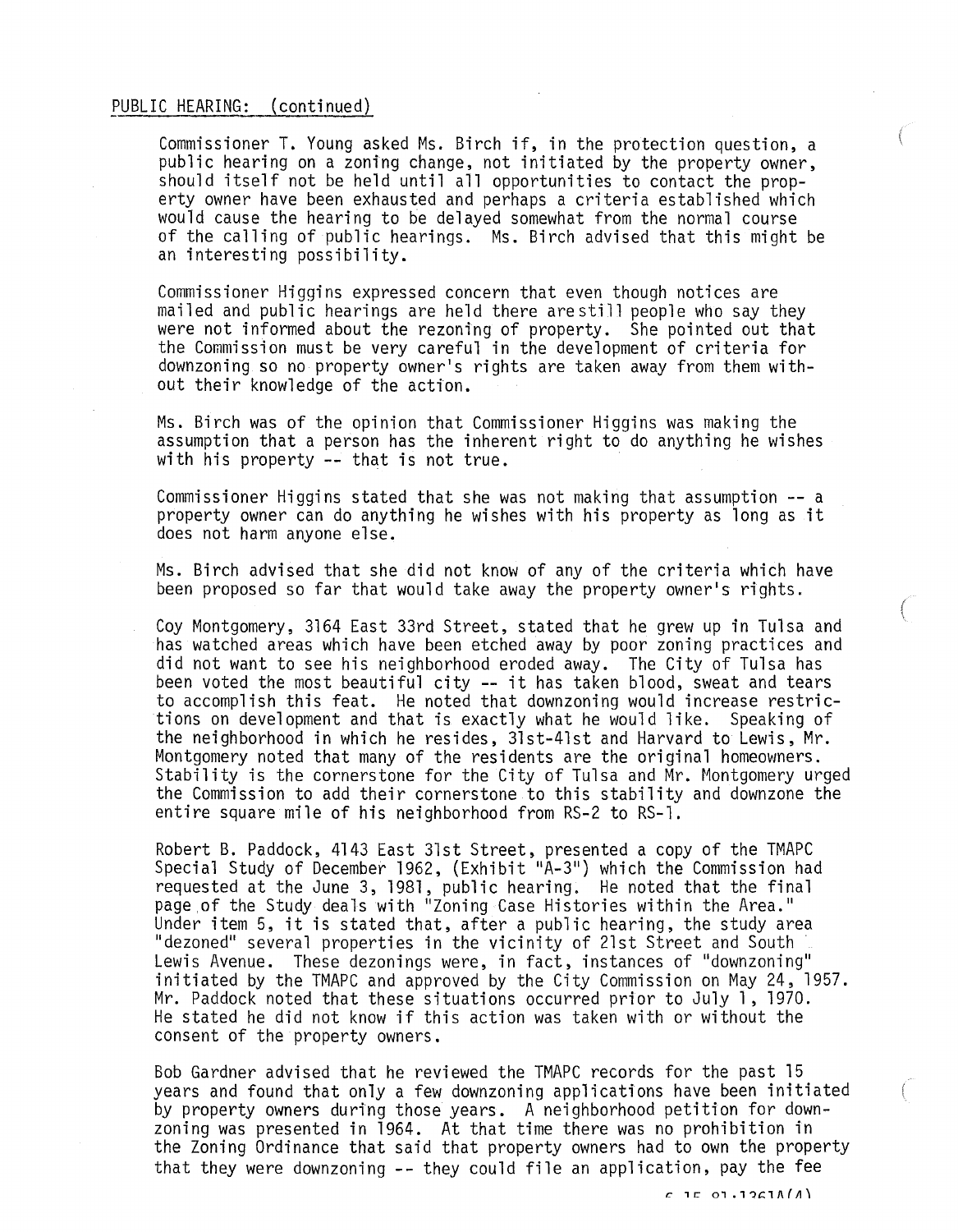has been established for the review of a new development in an area. Mr. Johnsen cautioned that downzoning lends itself to such abuse that the ticular area. Notices are posted, area residents are notified and the public is not denied their forum in the event of a zoning change for any development.

Chairman C. Young agreed with two very good points made by Mr. Johnsen: 1) Danger of downzoning issues being filed in the area of any announced new development, and 2) the concern that the owners of many of the lots in a particular area can petition to have the whole area rezoned. You should not be able to rezone someone else's property.

Commissioner T. Young was in support of Mr. Johnsen's suggestion that downzoning should not be entertained until the hearing on a pending development has occurred.

Noting that the Commission had adopted a lot of policies; i.e., the Development Guidelines, Comprehensive Plan, etc., Mr. Johnsen stated that a "policy" is an expression of what the general attitude on the subject matter is. It is our "policy" not to engage in downzoning -he suggested that this policy could be expanded to say, "if the existing zoning of the property in question is consistent with the Comprehensive<br>Plan designation, and consistent with the Development Guidelines, we are not going to set it for public hearing unless someone convinces us that there is some true and substantial threat to the public interest or benefit to the public interest  $-$ - to the community at large."

Commissioner T. Young asked Roy Johnsen if he would support the concept of providing, by policy, a formal opportunity for petitions to be received by the Planning Commission citing that there may be a problem, which would then be reviewed by the Staff before the conclusion would be made as to whether or not a hearing is needed. Mr. Johnsen stated that he would; however, he expressed concern about the work load of the Staff. Noting that he believed the law was very clear that the authority to zone or rezone exists, Commissioner Young asked Mr. Johnsen if he would agree that the Commission could not adopt a policy that would be contrary to the law, a policy stating that we will not downzone. Mr. Johnsen stated that the Commission could adopt a policy not to engage in downzoning. The Comprehensive Plan or policy wouldn't be defective; however, there might be some instance in applying that policy where the Commission would be arbitrary. This could be said about any policy which has been adopted. There is nothing inherently illegal or contrary to the enabling legislation on zoning and planning that would prevent the Commission from adopting a policy against downzoning.

Tom M. Adkinson, 3701 South Birmingham, advised that when a government unit adopts a policy that is based upon a precedent that exists, I think they are treading on very dangerous ground. Mr. Adkinson stated he could see some reasons why that policy should not be adopted. The policy shifts the burden upon the innocent and unwary, the nonparticipant in government, the citizen who is not liable to realize the danger until it is too late. The community integrity has been held together by independent ownership and the rights of the community constitute majority rule. He pointed out that there are over 700 signatures of homeowners in the Harvard-Lewis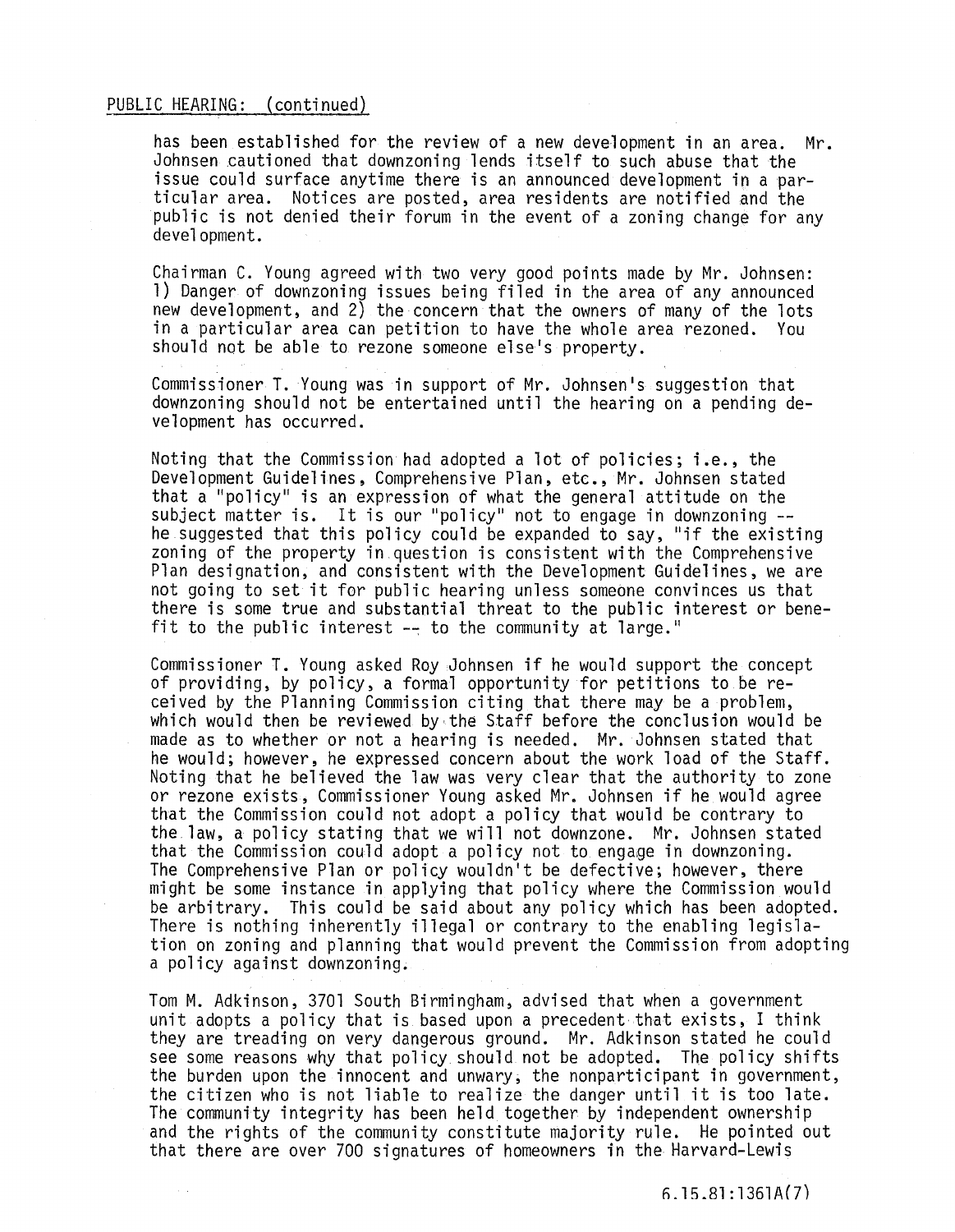Avenue area, constituting the majority rule, objecting to the proposed 11 unit development. In the event that the total area is downzoned to RS-l, the applicant for the proposed development will be allowed to construct six units -- that is all the ground the homeowners are willing to give. Mr. Adkinson noted that to tear down a beautiful home and construct 11 units would be a blasphemy upon what Tulsa holds very high in its proud traditions.

Mrs. Joan Adkinson, 3701 South Birmingham, agreed with Mr. Johnsen in that it is important to look at.a legitimate community purpose -- to preserve a strong neighborhood, a beautiful Tulsa. Mrs. Adkinson stated she was not opposed to infilling and when the Harvard-Lewis Avenue area is upgraded to RS-l zoning there will be six lots that can be filled by the developer. She felt this was a good compromise on the part of the homeowners in the area.

Robert J. Nichols, representing the Metropolitan Tulsa Board of Realtors, emphasized that the comments made at these hearings on behalf of the Board are not intended in any way to be taken as comments on the particular petition, but are instead, directed to the community-wide application of any type of policy which would encourage downzoning properties without the property owner's consent. Mr. Nichols suggested that the policy that has been in affect in the community for the past 35 years continue to be the policy. He advised that the initial position of the Metropolitan Tulsa Board of Realtors, as stated at the previous hearing, has not changed. A policy for downzoning a property without the consent of the property owner would inject undue uncertainty into the land use system.

The Builder's Association of Metropolitan Tulsa was represented by Georgina Landman who introduced Roger Reinhardt and Sam Hollinger, officers of that Association. She advised that they represented the unanimous vote of 1,000+ members of the organization in addition to 50,000 persons who are in allied industries related to the building industry. Ms. Landman presented a copy of the position paper (Exhibit IA-4") which was exhibited at the previous hearing and stated that the Association's position has not changed. The organization is unanimously opposed to any policies for downzoning. She commended Mrs. Denny on her report and advised that the Builder's Association supported her position entirely and wanted to adopt the position that there should be no change in zoning to any piece of property without the owner's consent. On behalf of the organization, Ms. Landman stated she would adopt the policies of the Metropolitan Tulsa Chamber of Commerce as presented by Tom Baines.

Speaking on behalf of the Builder's Association, Georgina Landman advised that their official legal position was that the Commission, as a body, has no right to downzone. She presented an article from the Tulsa Law Journal (Exhibit IA-5") entitled "Downzoning in Oklahoma: A Preview of Judicial Review," which was written in 1979. Quoting from the article, Ms. Landman stated: "0klahoma courts have resolved upzoning disputes, but they have not yet been faced with the downzoning disputes;" Therefore, until this question is addressed by the courts, there is no legal precedent in Oklahoma<br>for a downzoning case. She further noted that the Commission has no specific authority that she can find anywhere that allows them to "downzone." The homeowners, whether developers, builders, or homeowners, are not holding the property in fee until the Commission decides on a policy to be used in terms of the property.

 $6.15$   $81 \cdot 13614(8)$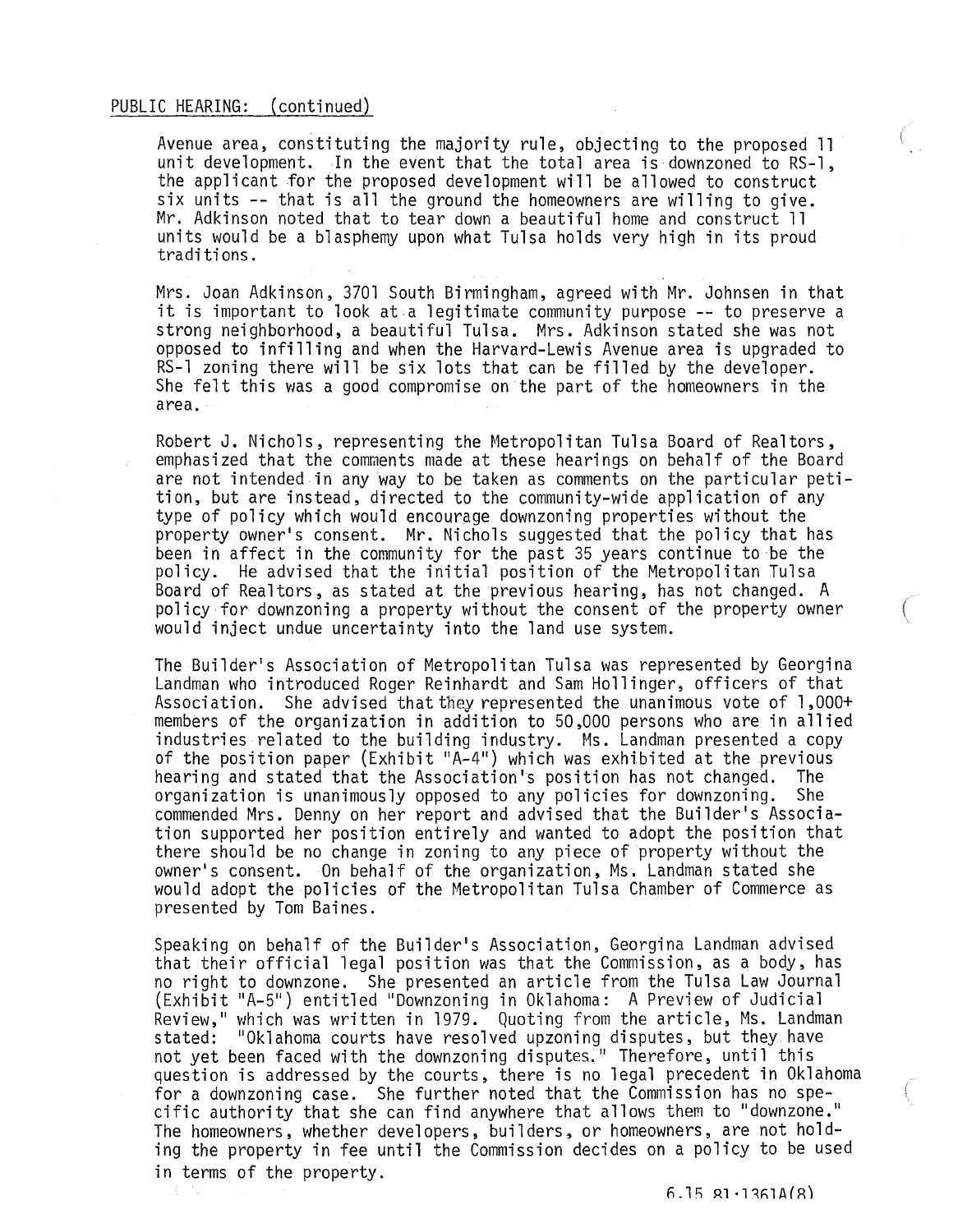G. C. Spillers, 3836 South Birmingham,. resident of the Harvard-Lewis Avenue area, advised that two-thirds of the homeowners in his established neighborhood are seeking approval of the downzoning issue. He noted they were not trying to change anything, but to keep it as it is. The bulk of this area is erroneously zoned. Mr. Spillers addressed the zoning history of his residential neighborhood, pointing out that either by mapping error or oversight, some of the properties were not zoned in accordance with the new coding classifications of the 1970 law. Citing Section 1710 of the Zoning Code, "... Amendments will be adopted to recognize changes in the Comprehensive Plan, to correct error, or to recognize changed or changing conditions in a particular area or in the jurisdic-<br>tional area generally," Mr. Spillers noted that the Commission certainly had the right to correct this erroneous zoning which exists in his neighborhood at the present time.

Dick Sherry, 2247 East 24th Street, stated that he has been involved with many of the proceedings which have gone on before the Planning Commission in regard to zoning the past few years. Mr. Sherry was of the opinion that it is time to set a precedent and to establish the criteria. He noted that there is a very definite parallel between the growth and use of the PUD as a development tool and the need of people in a specific area to protect their homes. The PUD was initially designed for large tracts of land; what it is allowing is an avoidance of conventional restrictions. In the last few years the PUD has been applied to smaller and smaller tracts of land. Mr. Sherry pointed out that if the Commission was afraid of being overrun with petitions for downzoning, they might handle the situation by saying that a PUD, for residential use, could not be applied to a piece of land less than five or six acres in size. PUD's have created quite a problem and are going to continue to create a problen. The Commission needs to address either finding a mechanism for handling downzoning requests or restrict the use of PUD's in residential areas to larger tracts of land.

Commissioner T. Young was of the opinion that government was created in the beginning, in part, to have the capability to intercede on behalf of people with a commonality of interests **--** to protect the public. This purpose of government has been manifested in what is called "police power." We must come to the point of reserving the option of the Planning Commission to intervene in the interest of preserving the essential character of a neighborhood. Downzoning does not deny the right of the property owner use of his or her land **--** it does remove certain uses. Commissioner Young noted that the downzoning issue may be a classic illustration of what is the "police power," quaranteeing to the landowner the use of the property while restricting the uses of that property. He stated that the. Commission needs to firmly recognize the statutory option to downzone based upon sound decisions which are not arbitrary; devise a policy which provides the opportunity for citizen petitions to the Planning Commission for a fact finding if there is reason to believe that some error exists; and get the Staff back to a full-scale review of actual land uses of every parcel within the jurisdiction of the TMAPC.

Commissioner Petty stated that before this meeting started he was caught up in a philosophical shell, but had changed his mind at this point and would agree with Commissioner T. Young. He noted that it is distasteful to him to engage in such actions as "blanket" downzoning and upzoning; however, the people who have testified have proven that the Commission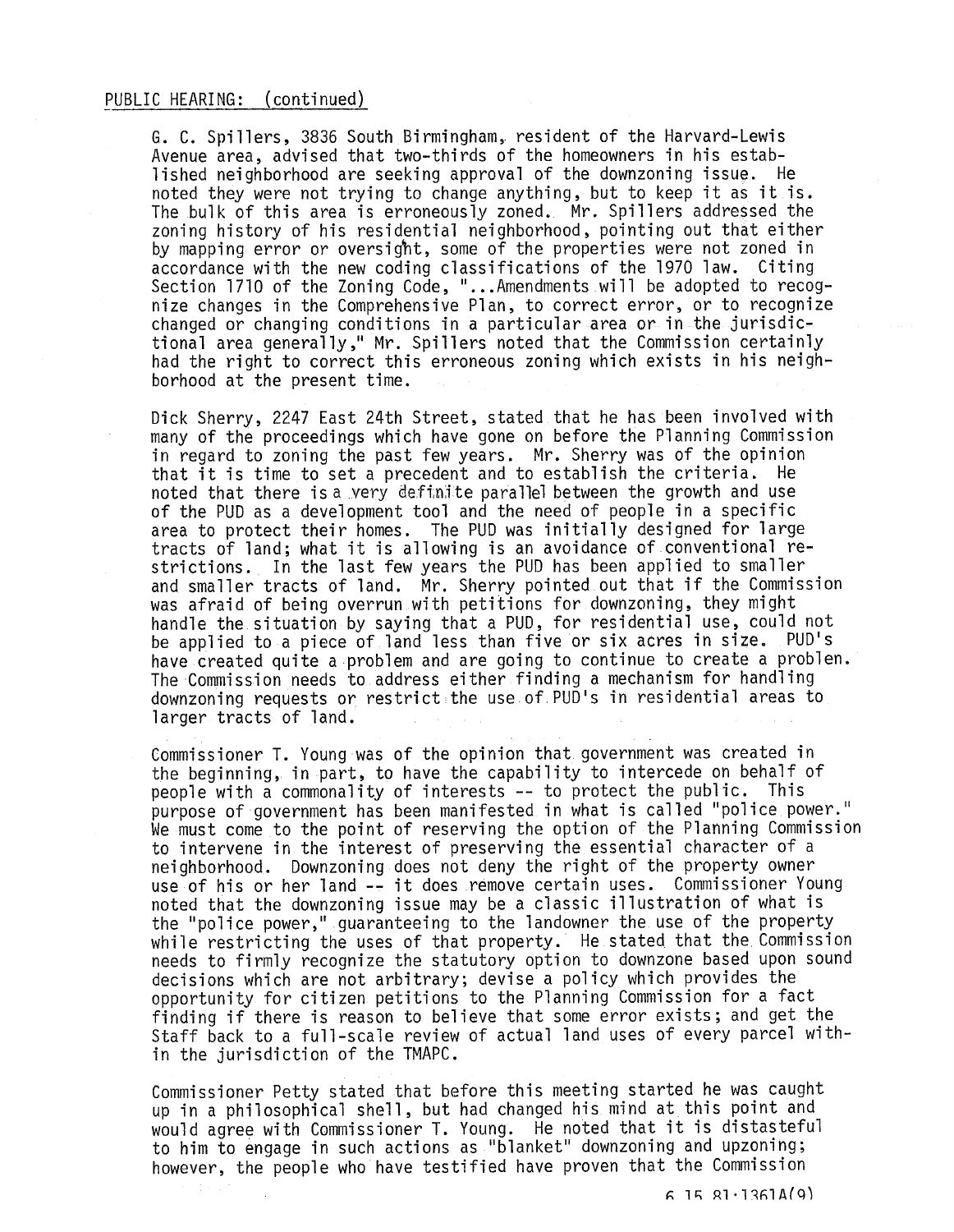needs to adopt a criteria for handling such applications.

Commissioner Higgins advised that she felt downzoning is an important process and the following criteria for downzoning would protect Tulsa's integrity as a City and insure developers and investors that their time, money and effort was invested in the proper place: Zoning Map corrections, blanket restrictions for public protection, reclassification of public owned or controlled properties, present property owner's request, and if an error in zoning has been made it should be corrected, but not at the expense of one property owner of the area. She stated that these are the only reasons that she would consider, at this time, in voting for any type of downzoning.

The basic question to Commissioner Parmele, was one of owner consent. He noted that the people in the neighborhood who brought the downzoning issue to question have a legitimate concern. It was his opinion, that those people who desire to have their property rezoned from RS-2 to RS-l have the right to come in and make application.

Commissioner Freeman commented that in the consideration of the police powers of the state, what the Commission will be considering is where those police powers stop. The TMAPC power is only in recommendation, the City Commission has the actual police power.

Chairman C. Young noted that the Commission has the authority to downzone, but he was troubled with the problem of whether or not owner consent is necessary. He was in agreement with the Staff's recommended criteria and felt it should be included in the recommendation to the City; however, he noted that there should be some work in demonstrating that there is a legitimate community purpose to be served. Chairman C. Young stated he could not vote for a policy which would allow the neighbors to file for rezoning without the property owner's consent. He did not think the zoning in the Lewis-Harvard Avenue area was a mapping error, but rather an error in instructions from the City to the Staff in what their direction should have been in changing from one category to another.

Commissioner T. Young pointed out that it has taken years to get to the point of sophistication in our planning process in this City so that arbitrariness, to the extent possible, has been eliminated. If we continue to apply our principles developed in this City to zoning we will keep arbitrary zoning to a minimum even in cases such as this. He noted that the Commission should set out specific policy statements which provide for a forum for issues to be brought to their attention and a decision can be made, based upon the existing framework, as to any action that should be taken.

Assistant City Attorney, Russell Linker, stated that he would have a problem with anything that would abridge people's rights to petition the City Commission for anything.

Commissioner Petty made the point that whether or not the Commission has the authority to do this is not really a question **--** the City Ordinance clearly provides that authority to the Planning Commission. Our consideration is whether or not we are going to formulate a policy.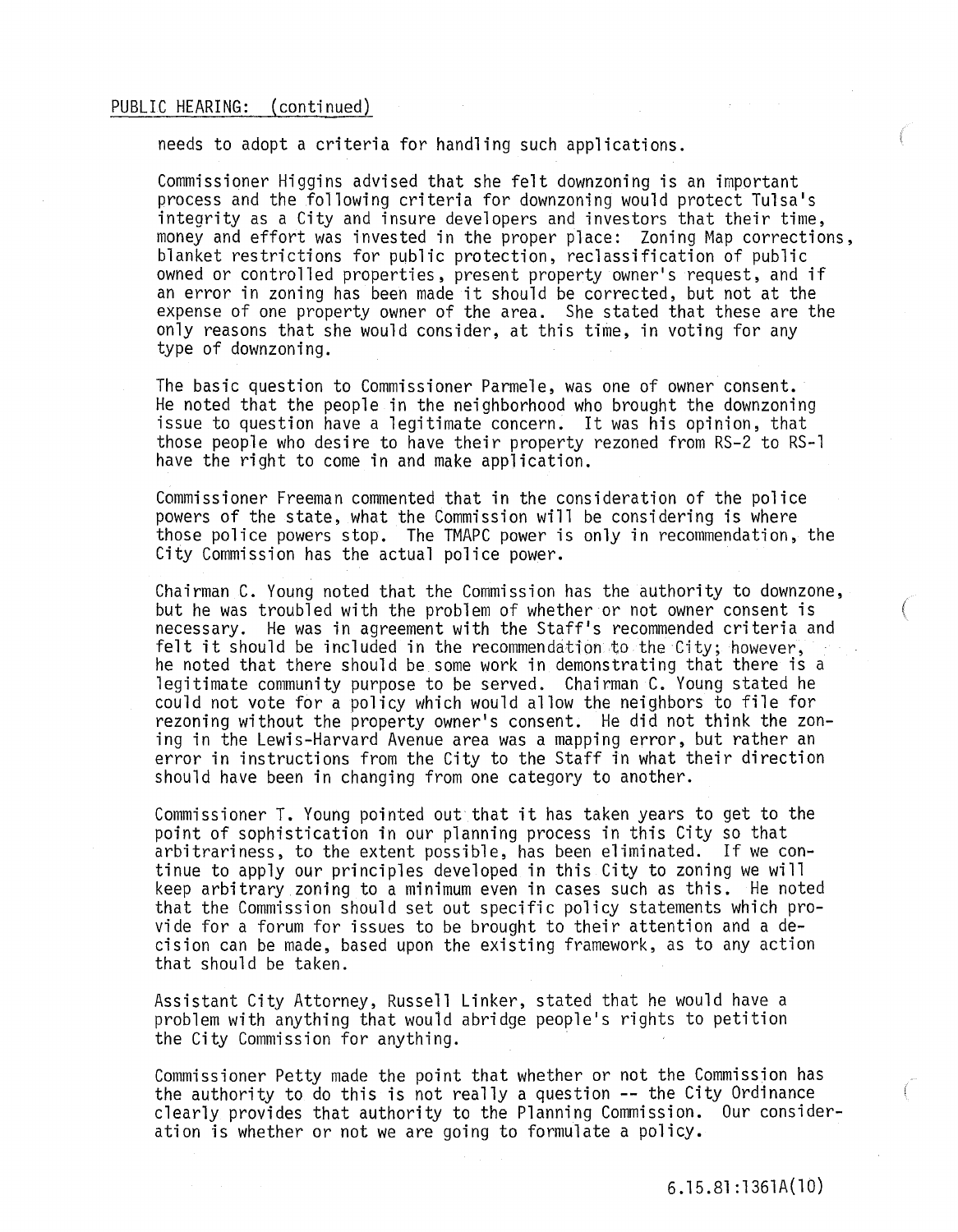$\label{eq:2} \begin{split} \mathcal{L}^{(1)}_{\text{max}}(\mathbf{r}) & = \mathcal{L}^{(1)}_{\text{max}}(\mathbf{r}) \mathcal{L}^{(1)}_{\text{max}}(\mathbf{r}) \\ & = \mathcal{L}^{(1)}_{\text{max}}(\mathbf{r}) \mathcal{L}^{(1)}_{\text{max}}(\mathbf{r}) \mathcal{L}^{(1)}_{\text{max}}(\mathbf{r}) \mathcal{L}^{(1)}_{\text{max}}(\mathbf{r}) \mathcal{L}^{(1)}_{\text{max}}(\mathbf{r}) \mathcal{L}^{(1)}_{\text{max}}(\mathbf{r}) \mathcal{L$ 

 $\label{eq:2.1} \frac{1}{\sqrt{2}}\int_{0}^{\infty}\frac{1}{\sqrt{2\pi}}\left(\frac{1}{\sqrt{2\pi}}\right)^{2}d\mu_{\rm{eff}}\,d\mu_{\rm{eff}}$ 

 $\sim 10^{-10}$ 

 $\label{eq:2.1} \frac{1}{\sqrt{2\pi}}\int_{0}^{\infty}\frac{1}{\sqrt{2\pi}}\int_{0}^{\infty}\frac{1}{\sqrt{2\pi}}\int_{0}^{\infty}\frac{1}{\sqrt{2\pi}}\int_{0}^{\infty}\frac{1}{\sqrt{2\pi}}\int_{0}^{\infty}\frac{1}{\sqrt{2\pi}}\int_{0}^{\infty}\frac{1}{\sqrt{2\pi}}\int_{0}^{\infty}\frac{1}{\sqrt{2\pi}}\int_{0}^{\infty}\frac{1}{\sqrt{2\pi}}\int_{0}^{\infty}\frac{1}{\sqrt{2\pi}}\int_{0}^{\infty}\$ 

 $\mathcal{L}^{\text{max}}_{\text{max}}$